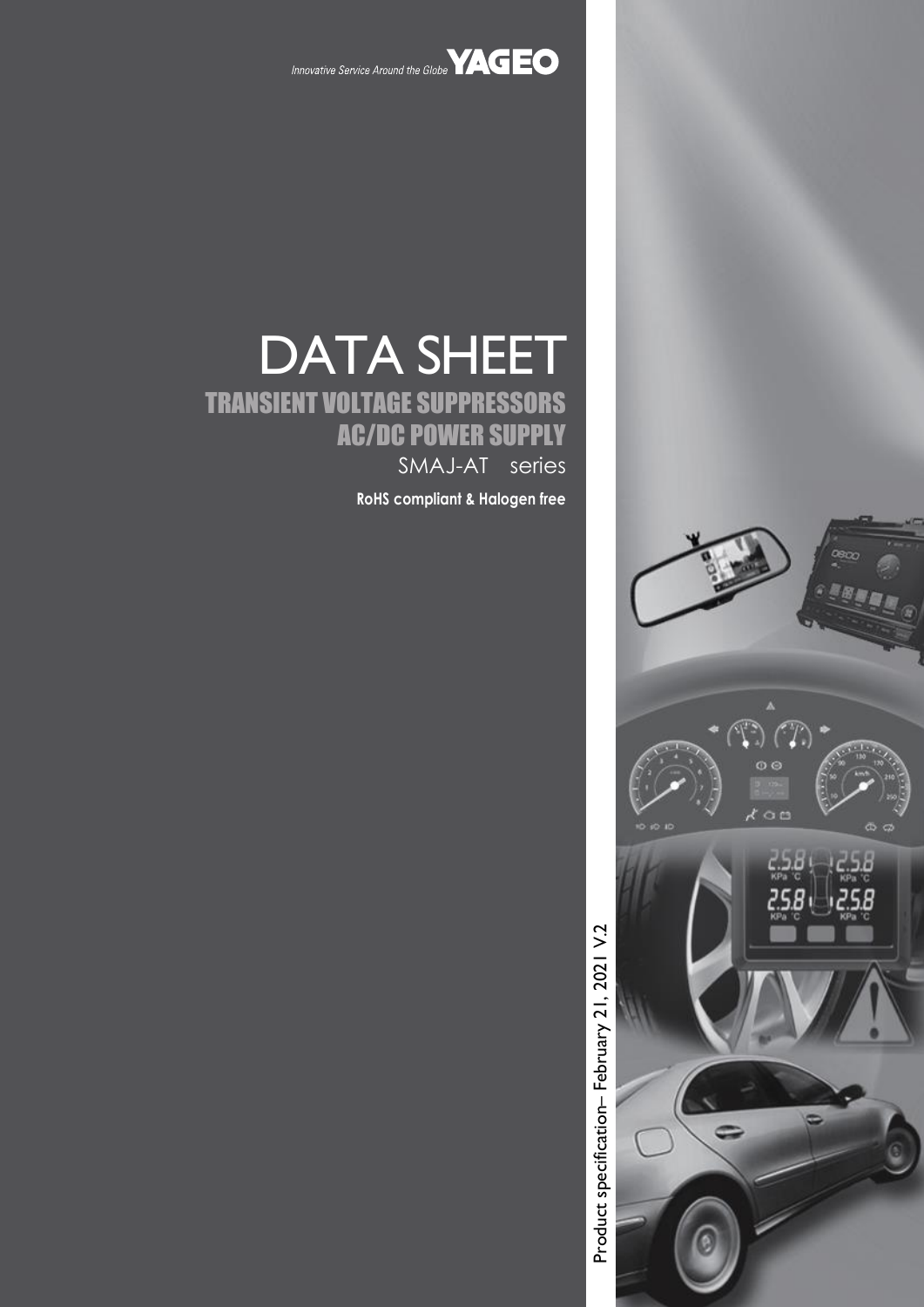Transient Voltage Suppressors SMAJ-AT

# **Transient Voltage Suppressors (TVS) Data Sheet**

### **Features**

- For surface mounted applications in order to optimize board space
- Low profile package
- Glass passivated junction
- Low inductance
- Excellent clamping capability
- 400W peak pulse power capability at 10/1000µs waveform, repetition rate (duty cycle): 0.01%
- Fast response time
- **Typical I<sub>R</sub>** less than 1µA above 10V
- High Temperature soldering: 260°C/10 seconds at terminals
- Plastic package has underwriters laboratory flammability 94V-0
- Meets MSL level 1, per J-STD-020
- Safety certification: UL: E244458
- AEC-Q101 qualified
- IEC61000-4-2 ESD 30KV Air, 30KV contact compliance

### **Mechanical Data**

- Case: JEDEC DO-214AC. Molded plastic over glass passivated junction
- Terminal: Tin plated, solderable per MIL-STD-750, Method 2026
- Polarity: Color band denotes cathode except bi-directional models
- Standard Packaging: 12mm tape (EIA STD RS-481)
- Weight: 0.07g

### **Applications**

- 
- I/O interface AC/DC power supply
- Low frequency signal transmission line (RS232, RS485, etc.)

### **Maximum Ratings and Characteristics**

Ratings at 25℃ ambient temperature unless otherwise specified.

| Rating                                                                                                               | Symbol               | Value           | <b>Units</b>   |
|----------------------------------------------------------------------------------------------------------------------|----------------------|-----------------|----------------|
| Peak pulse power dissipation at 10/1000µs waveform<br>(Note1, Note2, Fig.1)                                          | P <sub>PPM</sub>     | Minimum 400     | Watts          |
| Peak pulse current of at 10/1000µs waveform (Note 1, Fig.3)                                                          | <b>I</b> PPM         | See Table       | Amps           |
| Steady state power dissipation at $T_A = 50^{\circ}$ (Fig.5)                                                         | $P_{M(AV)}$          | 3.3             | Watts          |
| Peak forward surge current, 8.3ms single half sine-wave<br>superimposed on rated load, (JEDEC Method) (Note3, Fig.6) | <b>IFSM</b>          | 40              | Amps           |
| Operating junction and Storage Temperature Range.                                                                    | TJ, T <sub>STG</sub> | $-55$ to $+150$ | °C             |
| Typical thermal resistance junction to lead                                                                          | $R_{\theta$ JL       | 30              | $^{\circ}$ CMV |
| Typical thermal resistance junction to ambient                                                                       | Reja                 | 120             | $^{\circ}$ CMV |

Notes: 1. Non-repetitive current pulse, per Fig.3 and derated above  $T_A=25^{\circ}C$  per Fig.2.

- 2. Mounted on 5.0mm×5.0mm (0.03mm thick) copper pads to each terminal.
- 3. 8.3ms single half sine-wave, or equivalent square wave, duty cycle=4 pulses per minutes maximum.



2 8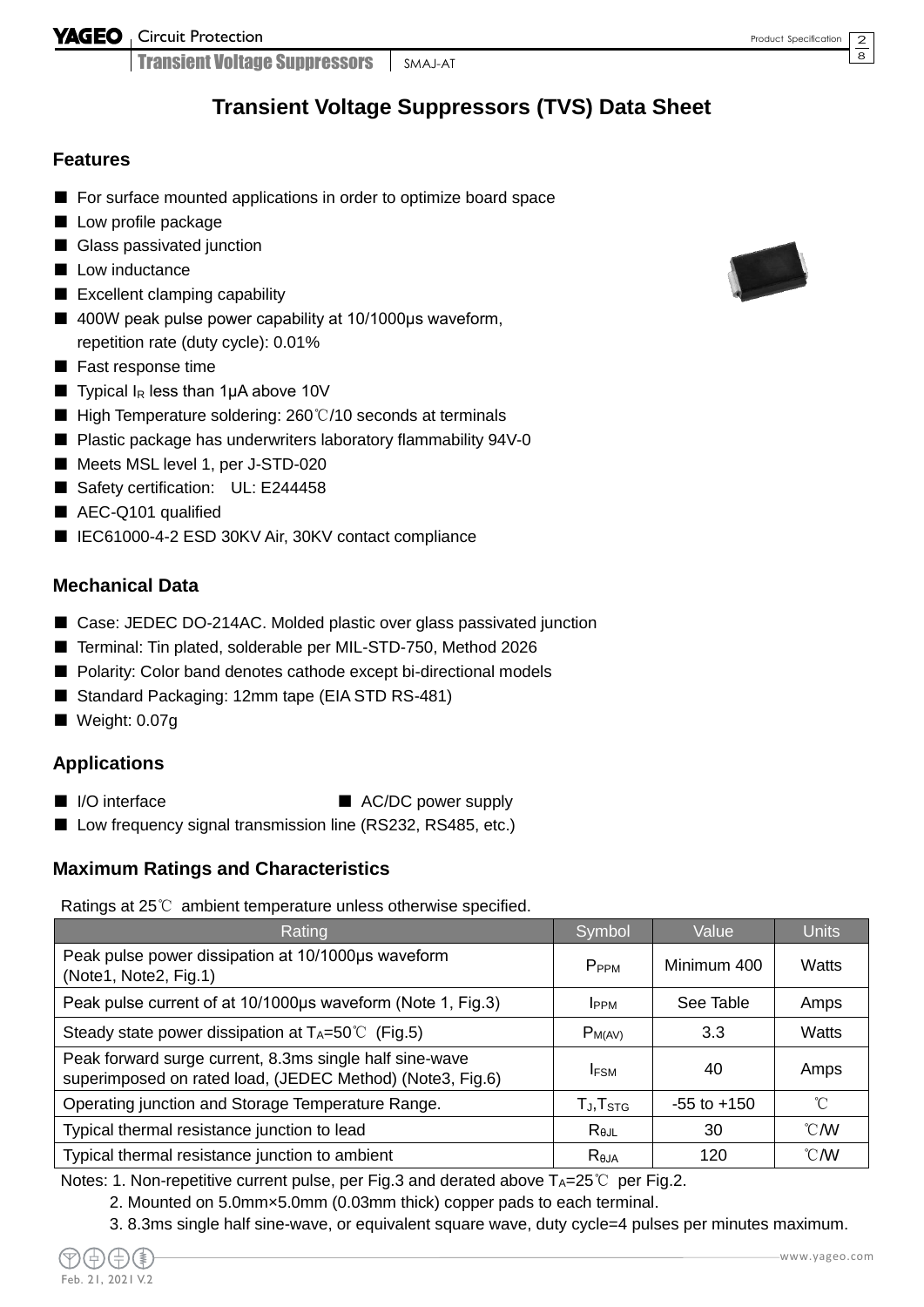Transient Voltage Suppressors | SMAJ-AT

## 3  $\overline{8}$

# **Dimensions (SMA/DO-214AC)**



| Symbol         |      | <b>Millimeters</b> | <b>Inches</b> |       |  |  |
|----------------|------|--------------------|---------------|-------|--|--|
|                | Min. | Max.               | Min.          | Max.  |  |  |
| L              | 3.99 | 4.50               | 0.157         | 0.177 |  |  |
| D              | 2.54 | 2.79               | 0.100         | 0.110 |  |  |
| D <sub>1</sub> | 1.25 | 1.65               | 0.049         | 0.065 |  |  |
| Τ              | 4.93 | 5.28               | 0.194         | 0.208 |  |  |
| T <sub>1</sub> | 0.76 | 1.52               | 0.030         | 0.060 |  |  |
| d              |      | 0.203              |               | 0.008 |  |  |
| н              | 2.00 | 2.50               | 0.079         | 0.098 |  |  |
| H1             | 1.98 | 2.29               | 0.078         | 0.090 |  |  |

# **Electrical Characteristics (TA=25**℃**)**

|                       | Part Number          |            | <b>Device</b><br>Marking<br>Code | Reverse<br>Stand-Off<br>Voltage | <b>Breakdown</b><br>Voltage<br>@I <sub>T</sub> | <b>Test</b><br>Current | Maximum<br>Clamping<br>Voltage<br>@ | Peak<br>Pulse<br>Current | Reverse<br>Leakage<br>@VRWM |
|-----------------------|----------------------|------------|----------------------------------|---------------------------------|------------------------------------------------|------------------------|-------------------------------------|--------------------------|-----------------------------|
| <b>Unidirectional</b> | <b>Bidirectional</b> | <b>UNI</b> | B <sub>1</sub>                   | $V_{RWM}(V)$                    | $V_{BR}(V)$                                    | $I_T(mA)$              | Vc(V)                               | IPP(A)                   | $I_R(\mu A)$                |
| SMAJ5.0A-AT           | SMAJ5.0CA-AT         | AE         | <b>WE</b>                        | 5.0                             | $6.40 - 7.00$                                  | 10                     | 9.2                                 | 43.5                     | 800                         |
| SMAJ6.0A-AT           | SMAJ6.0CA-AT         | AG         | WG                               | 6.0                             | $6.67 - 7.37$                                  | 10                     | 10.3                                | 38.8                     | 800                         |
| SMAJ6.5A-AT           | SMAJ6.5CA-AT         | AK         | WK                               | 6.5                             | $7.22 - 7.98$                                  | 10                     | 11.2                                | 35.7                     | 500                         |
| SMAJ7.0A-AT           | SMAJ7.0CA-AT         | AM         | <b>WM</b>                        | 7.0                             | 7.78~8.60                                      | 10                     | 12.0                                | 33.3                     | 200                         |
| SMAJ7.5A-AT           | SMAJ7.5CA-AT         | AP         | <b>WP</b>                        | 7.5                             | $8.33 - 9.21$                                  | $\mathbf{1}$           | 12.9                                | 31.0                     | 100                         |
| SMAJ8.0A-AT           | SMAJ8.0CA-AT         | <b>AR</b>  | <b>WR</b>                        | 8.0                             | 8.89~9.83                                      | $\mathbf{1}$           | 13.6                                | 29.4                     | 50                          |
| SMAJ8.5A-AT           | SMAJ8.5CA-AT         | AT         | WT                               | 8.5                             | $9.44 - 10.40$                                 | 1                      | 14.4                                | 27.8                     | 20                          |
| SMAJ9.0A-AT           | SMAJ9.0CA-AT         | AV         | WV                               | 9.0                             | $10.00 - 11.10$                                | $\mathbf{1}$           | 15.4                                | 26.0                     | 10                          |
| SMAJ10A-AT            | SMAJ10CA-AT          | AX         | WX                               | 10.0                            | $11.10 - 12.30$                                | $\mathbf{1}$           | 17.0                                | 23.5                     | $\sqrt{5}$                  |
| SMAJ11A-AT            | SMAJ11CA-AT          | <b>AZ</b>  | WZ                               | 11.0                            | 12.20~13.50                                    | $\mathbf{1}$           | 18.2                                | 22.0                     | $\mathbf{1}$                |
| SMAJ12A-AT            | SMAJ12CA-AT          | <b>BE</b>  | XE                               | 12.0                            | 13.30~14.70                                    | $\mathbf{1}$           | 19.9                                | 20.1                     | $\mathbf{1}$                |
| SMAJ13A-AT            | SMAJ13CA-AT          | <b>BG</b>  | <b>XG</b>                        | 13.0                            | 14.40~15.90                                    | $\mathbf{1}$           | 21.5                                | 18.6                     | $\mathbf{1}$                |
| SMAJ14A-AT            | SMAJ14CA-AT          | BK         | XK                               | 14.0                            | 15.60~17.20                                    | $\mathbf{1}$           | 23.2                                | 17.2                     | $\mathbf{1}$                |
| SMAJ15A-AT            | SMAJ15CA-AT          | <b>BM</b>  | <b>XM</b>                        | 15.0                            | 16.70~18.50                                    | $\mathbf{1}$           | 24.4                                | 16.4                     | $\mathbf{1}$                |
| SMAJ16A-AT            | SMAJ16CA-AT          | <b>BP</b>  | <b>XP</b>                        | 16.0                            | 17.80~19.70                                    | $\mathbf{1}$           | 26.0                                | 15.4                     | $\mathbf{1}$                |
| SMAJ17A-AT            | SMAJ17CA-AT          | <b>BR</b>  | <b>XR</b>                        | 17.0                            | 18.90~20.90                                    | $\mathbf{1}$           | 27.6                                | 14.5                     | $\mathbf{1}$                |
| SMAJ18A-AT            | SMAJ18CA-AT          | <b>BT</b>  | <b>XT</b>                        | 18.0                            | 20.00~22.10                                    | $\mathbf{1}$           | 29.2                                | 13.7                     | $\mathbf{1}$                |
| SMAJ20A-AT            | SMAJ20CA-AT          | <b>BV</b>  | XV                               | 20.0                            | 22.20~24.50                                    | $\mathbf{1}$           | 32.4                                | 12.3                     | $\mathbf{1}$                |
| SMAJ22A-AT            | SMAJ22CA-AT          | BX         | XX                               | 22.0                            | 24.40~26.90                                    | $\mathbf{1}$           | 35.5                                | 11.3                     | $\mathbf{1}$                |
| SMAJ24A-AT            | SMAJ24CA-AT          | <b>BZ</b>  | XZ                               | 24.0                            | 26.70~29.50                                    | $\mathbf{1}$           | 38.9                                | 10.3                     | $\mathbf{1}$                |
| SMAJ26A-AT            | SMAJ26CA-AT          | <b>CE</b>  | YE                               | 26.0                            | 28.90~31.90                                    | 1                      | 42.1                                | 9.5                      | $\mathbf{1}$                |
| SMAJ28A-AT            | SMAJ28CA-AT          | CG         | YG                               | 28.0                            | 31.10~34.40                                    | $\mathbf{1}$           | 45.4                                | 8.8                      | $\mathbf{1}$                |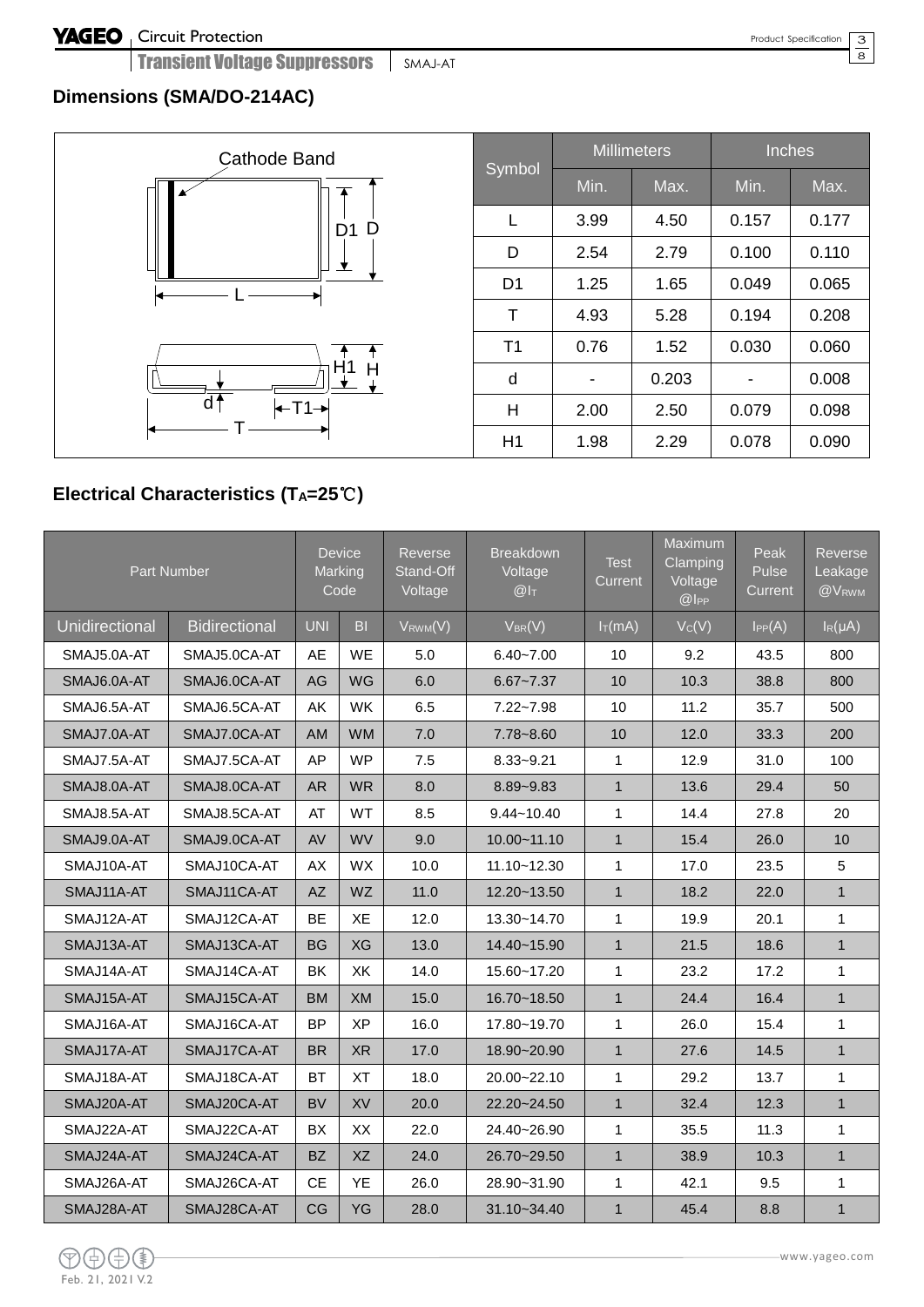Circuit Protection

Transient Voltage Suppressors SMAJ-AT

Product Specification

4  $\overline{8}$ 

| <b>Francion Landing and District Landing Company Landing Company</b> |                      |            |                                  |                                 |                                                |                        |                                                |                                 |                                                |
|----------------------------------------------------------------------|----------------------|------------|----------------------------------|---------------------------------|------------------------------------------------|------------------------|------------------------------------------------|---------------------------------|------------------------------------------------|
|                                                                      | Part Number          |            | <b>Device</b><br>Marking<br>Code | Reverse<br>Stand-Off<br>Voltage | <b>Breakdown</b><br>Voltage<br>@I <sub>T</sub> | <b>Test</b><br>Current | Maximum<br>Clamping<br>Voltage<br>$@$ $ $ $PP$ | Peak<br>Pulse<br><b>Current</b> | <b>Reverse</b><br>Leakage<br>@V <sub>RWM</sub> |
| Unidirectional                                                       | <b>Bidirectional</b> | <b>UNI</b> | B <sub>l</sub>                   | $V_{RWM}(V)$                    | $V_{BR}(V)$                                    | $I_T(mA)$              | $V_C(V)$                                       | $I_{PP}(A)$                     | $I_R(\mu A)$                                   |
| SMAJ30A-AT                                                           | SMAJ30CA-AT          | <b>CK</b>  | YK                               | 30.0                            | 33.30~36.80                                    | 1                      | 48.4                                           | 8.3                             | 1                                              |
| SMAJ33A-AT                                                           | SMAJ33CA-AT          | <b>CM</b>  | YM                               | 33.0                            | 36.70~40.60                                    | $\mathbf{1}$           | 53.3                                           | 7.5                             | $\mathbf{1}$                                   |
| SMAJ36A-AT                                                           | SMAJ36CA-AT          | CP         | YP                               | 36.0                            | 40.00~44.20                                    | 1                      | 58.1                                           | 6.9                             | $\mathbf{1}$                                   |
| SMAJ40A-AT                                                           | SMAJ40CA-AT          | <b>CR</b>  | <b>YR</b>                        | 40.0                            | 44.40~49.10                                    | $\mathbf{1}$           | 64.5                                           | 6.2                             | $\mathbf{1}$                                   |
| SMAJ43A-AT                                                           | SMAJ43CA-AT          | <b>CT</b>  | YT                               | 43.0                            | 47.80~52.80                                    | $\mathbf{1}$           | 69.4                                           | 5.8                             | $\mathbf{1}$                                   |
| SMAJ45A-AT                                                           | SMAJ45CA-AT          | <b>CV</b>  | YV                               | 45.0                            | 50.00~55.30                                    | $\mathbf{1}$           | 72.7                                           | 5.5                             | $\mathbf{1}$                                   |
| SMAJ48A-AT                                                           | SMAJ48CA-AT          | CX.        | YX                               | 48.0                            | 53.30~58.90                                    | 1                      | 77.4                                           | 5.2                             | 1                                              |
| SMAJ51A-AT                                                           | SMAJ51CA-AT          | CZ         | YZ                               | 51.0                            | 56.70~62.70                                    | $\mathbf{1}$           | 82.4                                           | 4.9                             | $\mathbf{1}$                                   |
| SMAJ54A-AT                                                           | SMAJ54CA-AT          | <b>RE</b>  | ZE                               | 54.0                            | 60.00~66.30                                    | 1                      | 87.1                                           | 4.6                             | 1                                              |
| SMAJ58A-AT                                                           | SMAJ58CA-AT          | RG         | ZG                               | 58.0                            | 64.40~71.20                                    | $\mathbf{1}$           | 93.6                                           | 4.3                             | $\mathbf{1}$                                   |
| SMAJ60A-AT                                                           | SMAJ60CA-AT          | <b>RK</b>  | ZK                               | 60.0                            | 66.70~73.70                                    | 1                      | 96.8                                           | 4.1                             | $\mathbf{1}$                                   |
| SMAJ64A-AT                                                           | SMAJ64CA-AT          | <b>RM</b>  | <b>ZM</b>                        | 64.0                            | 71.10~78.60                                    | $\mathbf{1}$           | 103.0                                          | 3.9                             | $\mathbf{1}$                                   |
| SMAJ70A-AT                                                           | SMAJ70CA-AT          | <b>RP</b>  | <b>ZP</b>                        | 70.0                            | 77.80~86.00                                    | 1                      | 113.0                                          | 3.5                             | 1                                              |
| SMAJ75A-AT                                                           | SMAJ75CA-AT          | <b>RR</b>  | <b>ZR</b>                        | 75.0                            | 83.30~92.10                                    | $\mathbf{1}$           | 121.0                                          | 3.3                             | $\mathbf{1}$                                   |
| SMAJ78A-AT                                                           | SMAJ78CA-AT          | <b>RT</b>  | ZT                               | 78.0                            | 86.70~95.80                                    | 1                      | 126.0                                          | 3.2                             | 1                                              |
| SMAJ85A-AT                                                           | SMAJ85CA-AT          | <b>RV</b>  | ZV                               | 85.0                            | 94.40~104.00                                   | $\mathbf{1}$           | 137.0                                          | 2.9                             | $\mathbf{1}$                                   |
| SMAJ90A-AT                                                           | SMAJ90CA-AT          | <b>RX</b>  | <b>ZX</b>                        | 90.0                            | 100.00~111.00                                  | 1                      | 146.0                                          | 2.7                             | $\mathbf{1}$                                   |
| SMAJ100A-AT                                                          | SMAJ100CA-AT         | <b>RZ</b>  | ZZ                               | 100.0                           | 111.00~123.00                                  | $\mathbf{1}$           | 162.0                                          | 2.5                             | $\mathbf{1}$                                   |
| SMAJ110A-AT                                                          | SMAJ110CA-AT         | <b>SE</b>  | VE                               | 110.0                           | 122.00~135.00                                  | 1                      | 177.0                                          | 2.3                             | 1                                              |
| SMAJ120A-AT                                                          | SMAJ120CA-AT         | SG         | VG                               | 120.0                           | 133.00~147.00                                  | $\mathbf{1}$           | 193.0                                          | 2.1                             | $\mathbf{1}$                                   |
| SMAJ130A-AT                                                          | SMAJ130CA-AT         | <b>SK</b>  | VK                               | 130.0                           | 144.00~159.00                                  | 1                      | 209.0                                          | 1.9                             | 1                                              |
| SMAJ150A-AT                                                          | SMAJ150CA-AT         | <b>SM</b>  | <b>VM</b>                        | 150.0                           | 167.00~185.00                                  | $\mathbf{1}$           | 243.0                                          | 1.6                             | $\mathbf{1}$                                   |
| SMAJ160A-AT                                                          | SMAJ160CA-AT         | <b>SP</b>  | <b>VP</b>                        | 160.0                           | 178.00~197.00                                  | 1                      | 259.0                                          | 1.5                             | 1                                              |
| SMAJ170A-AT                                                          | SMAJ170CA-AT         | <b>SR</b>  | <b>VR</b>                        | 170.0                           | 189.00~209.00                                  | $\mathbf{1}$           | 275.0                                          | 1.5                             | $\mathbf{1}$                                   |
| SMAJ180A-AT                                                          | SMAJ180CA-AT         | ST         | VT                               | 180.0                           | 201.00~222.00                                  | 1                      | 292.0                                          | 1.4                             | 1                                              |
| SMAJ190A-AT                                                          | SMAJ190CA-AT         | <b>SU</b>  | YU                               | 190.0                           | 211.00~233.00                                  | $\mathbf{1}$           | 308.0                                          | 1.3                             | $\mathbf{1}$                                   |
| SMAJ200A-AT                                                          | SMAJ200CA-AT         | SV         | VV                               | 200.0                           | 224.00~247.00                                  | 1                      | 324.0                                          | 1.2                             | $\mathbf{1}$                                   |
| SMAJ210A-AT                                                          | SMAJ210CA-AT         | <b>SW</b>  | <b>YW</b>                        | 210.0                           | 237.00~263.00                                  | $\mathbf{1}$           | 340.0                                          | 1.2                             | $\mathbf{1}$                                   |
| SMAJ220A-AT                                                          | SMAJ220CA-AT         | <b>GE</b>  | VX                               | 220.0                           | 246.00~272.00                                  | $\mathbf{1}$           | 356.0                                          | 1.1                             | $\mathbf{1}$                                   |
| SMAJ250A-AT                                                          | SMAJ250CA-AT         | <b>SZ</b>  | VZ                               | 250.0                           | 279.00~309.00                                  | $\mathbf{1}$           | 405.0                                          | 1.0                             | $\mathbf{1}$                                   |
| SMAJ300A-AT                                                          | SMAJ300CA-AT         | TE         | UE                               | 300.0                           | 335.00~371.00                                  | $\mathbf{1}$           | 486.0                                          | 0.8                             | 1                                              |
| SMAJ350A-AT                                                          | SMAJ350CA-AT         | TG         | <b>UG</b>                        | 350.0                           | 391.00~432.00                                  | $\mathbf{1}$           | 567.0                                          | 0.7                             | $\mathbf{1}$                                   |
| SMAJ400A-AT                                                          | SMAJ400CA-AT         | TK         | UK                               | 400.0                           | 447.00~494.00                                  | 1                      | 648.0                                          | 0.6                             | 1                                              |
| SMAJ440A-AT                                                          | SMAJ440CA-AT         | <b>TM</b>  | UM                               | 440.0                           | 492.00~543.00                                  | $\mathbf{1}$           | 713.0                                          | 0.6                             | $\mathbf{1}$                                   |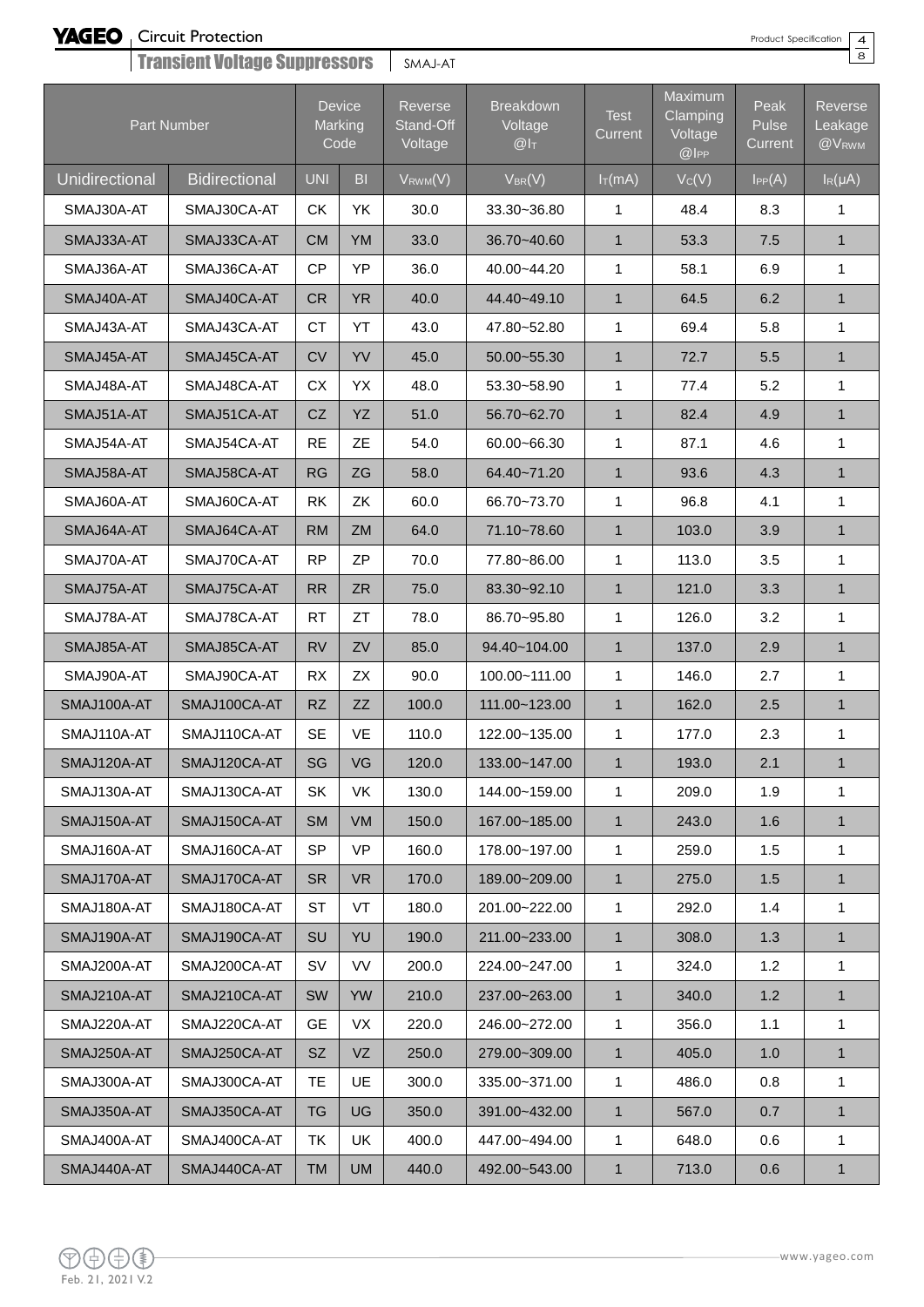5  $\overline{8}$ 

## **Ratings and Characteristic Curves (TA=25**℃ **unless otherwise noted)**

# Figure 1. Peak Pulse Power Rating Curve Figure 2. Pulse Derating Curve











Figure 3. Pulse Waveform **Figure 4. Typical Junction Capacitance** 





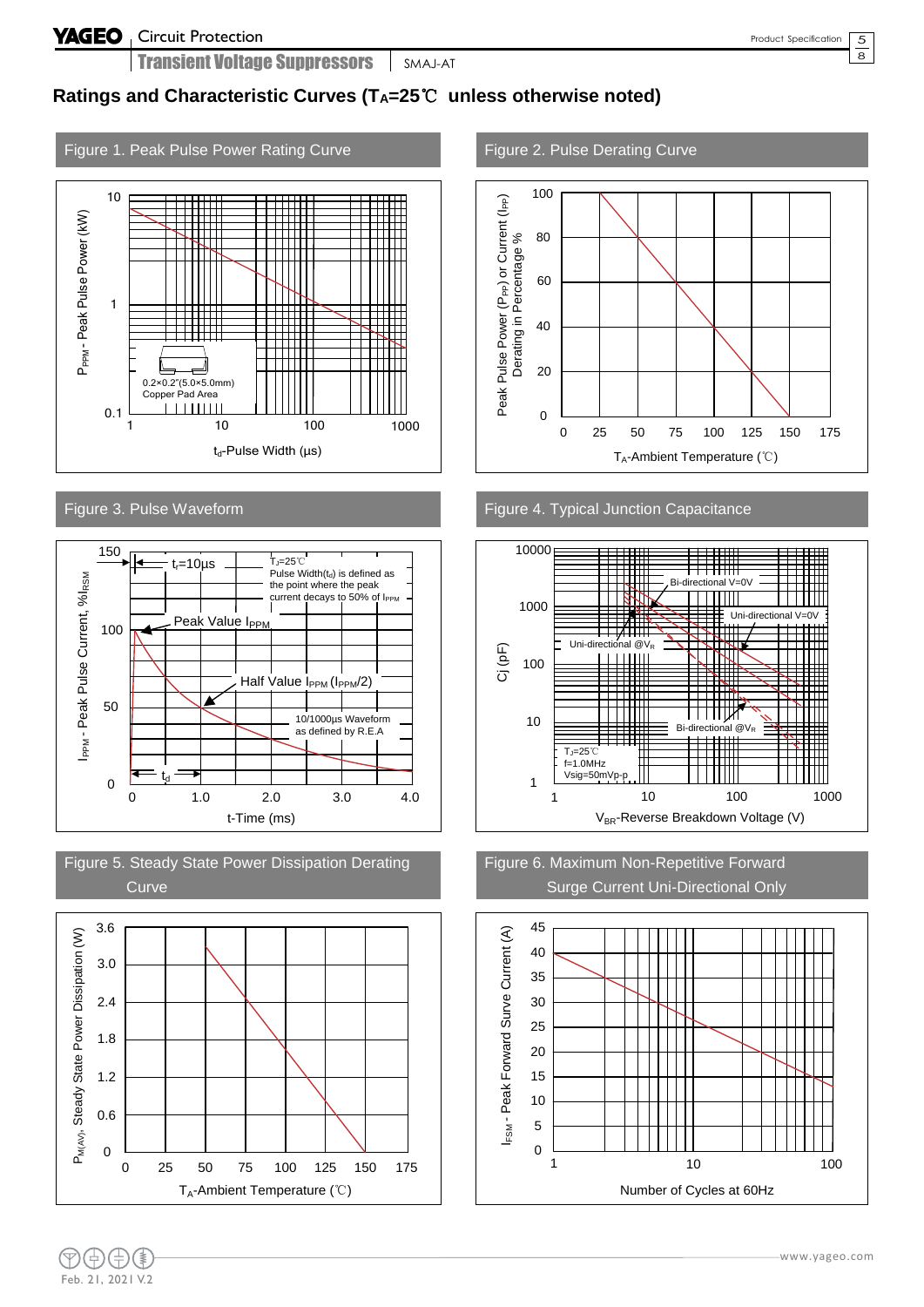Transient Voltage Suppressors SMAJ-AT

### 6  $\overline{8}$

# **Recommended Soldering Conditions**

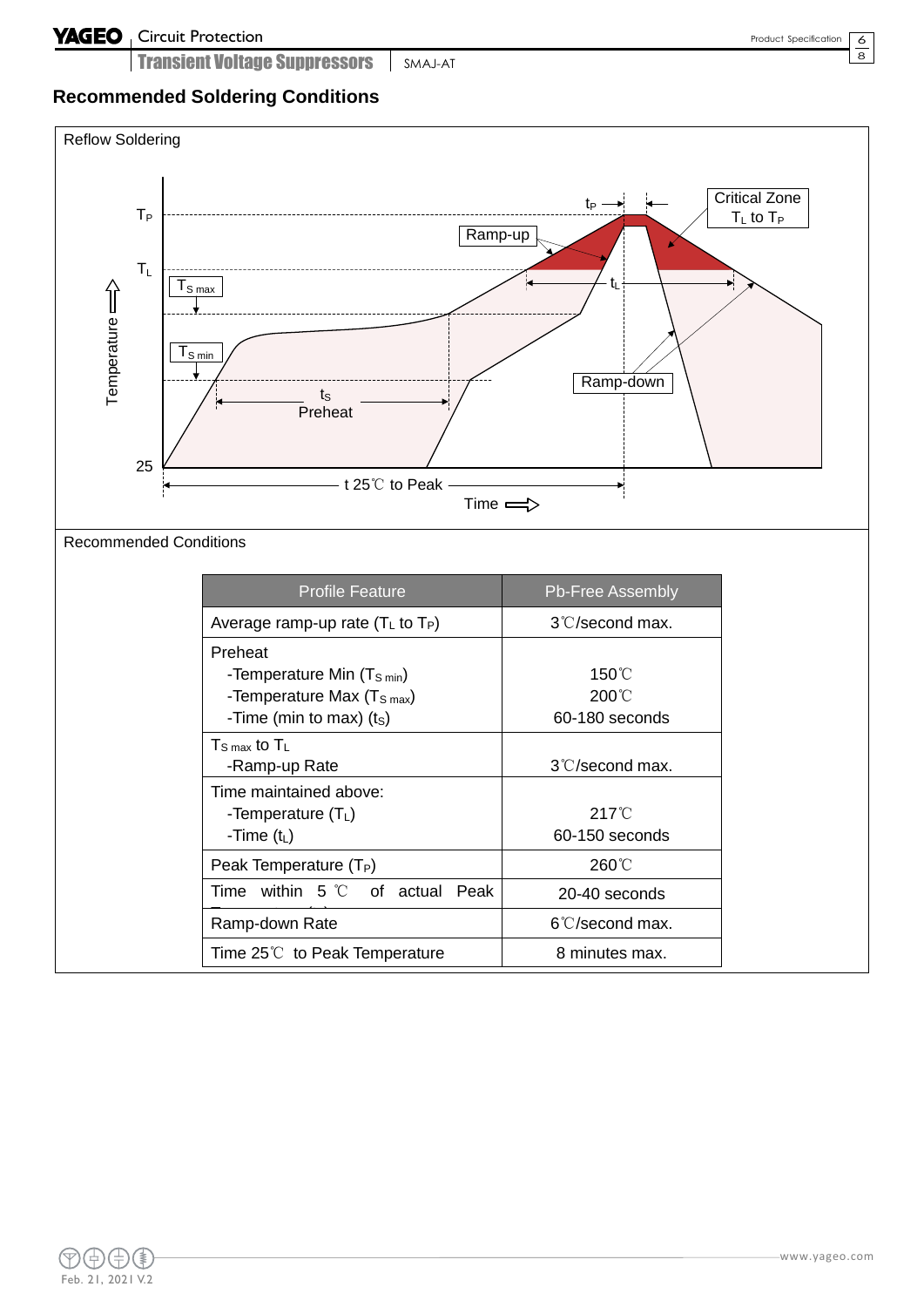## **YAGEO** Circuit Protection

Transient Voltage Suppressors SMAJ-AT

7 8

**Marking Code**



## **Part Number Code**



## **Ordering Code for Different Package**

7 inch reel package: Add suffix " /TR7" at the end of the part number, such as SMAJXXXCA-AT/TR7 13 inch reel package: Add suffix " /TR13" at the end of the part number, such as SMAJXXXCA-AT/TR13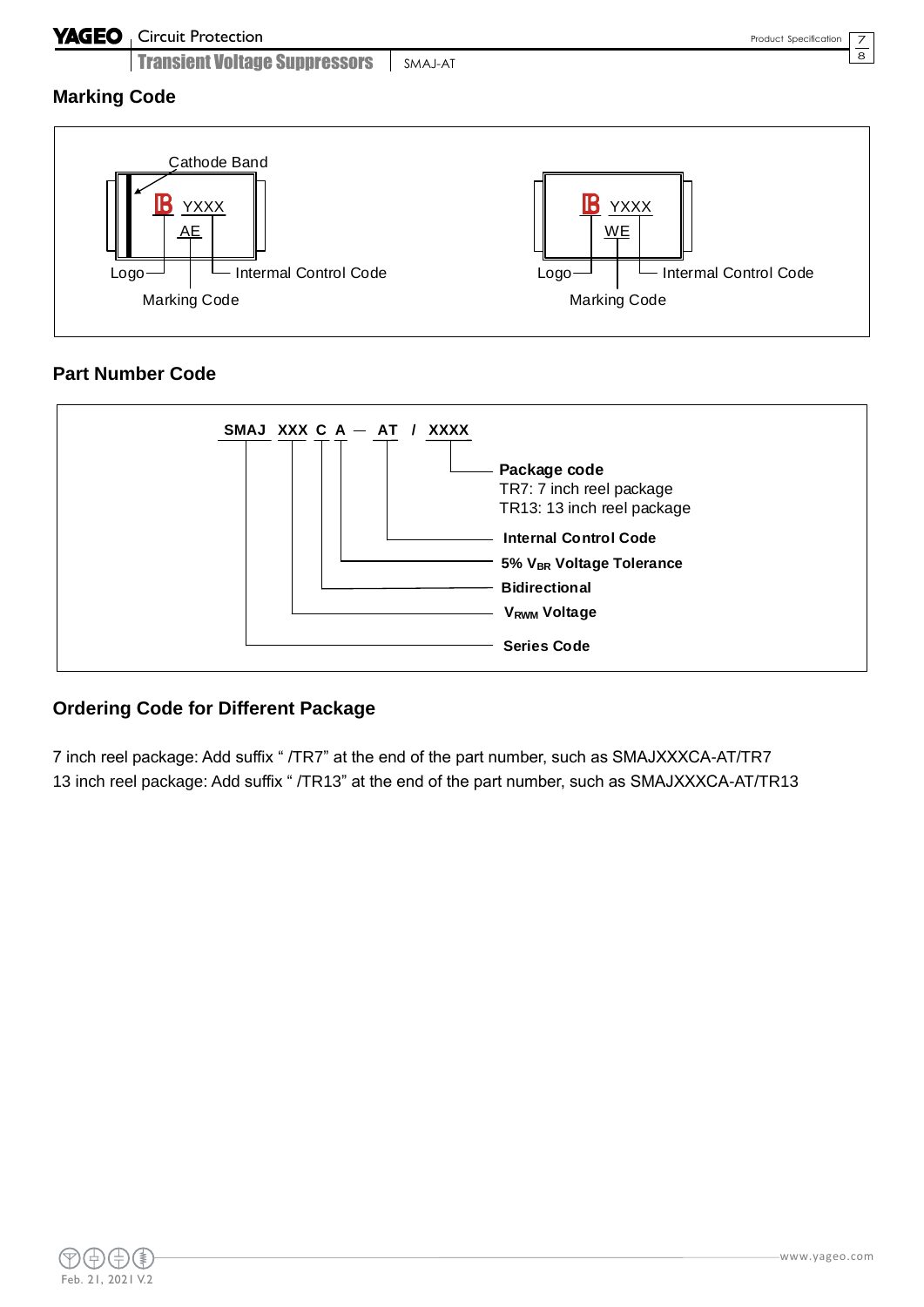### Circuit Protection

Transient Voltage Suppressors SMAJ-AT

# **Packaging**

| Tape                                                                                                                                                                                                                                                                                                                                                          | Symbol            | Dimension (mm)   |  |  |
|---------------------------------------------------------------------------------------------------------------------------------------------------------------------------------------------------------------------------------------------------------------------------------------------------------------------------------------------------------------|-------------------|------------------|--|--|
|                                                                                                                                                                                                                                                                                                                                                               | W                 | 12.00±0.20       |  |  |
|                                                                                                                                                                                                                                                                                                                                                               | P <sub>0</sub>    | $4.00 \pm 0.10$  |  |  |
| P <sub>0</sub><br>P1<br>P2<br>D <sub>0</sub><br>$B \rightarrow$<br>⊥⊾                                                                                                                                                                                                                                                                                         | P <sub>1</sub>    | $4.00 \pm 0.10$  |  |  |
| ΕĮ<br>$\overline{\oplus}$<br>$\dot{\oplus}$<br>$\dot{\oplus}$<br>ф.<br>$\phi$ .<br>↟                                                                                                                                                                                                                                                                          | P <sub>2</sub>    | $2.00 \pm 0.10$  |  |  |
| $\mathsf F$<br>$\frac{1}{2}$ w                                                                                                                                                                                                                                                                                                                                | D <sub>0</sub>    | Φ1.5±0.10        |  |  |
| B0<br>⊕<br>↔<br>ميكن<br>مرا                                                                                                                                                                                                                                                                                                                                   | D <sub>1</sub>    | Φ1.5±0.10        |  |  |
| D1<br>→ K0 I<br>$B \rightarrow$<br>A<br>$\boldsymbol{\mathsf{A}}$                                                                                                                                                                                                                                                                                             | E                 | $1.75 \pm 0.10$  |  |  |
| <b>SECTION B-B</b>                                                                                                                                                                                                                                                                                                                                            | $\mathsf F$       | $5.50 \pm 0.05$  |  |  |
|                                                                                                                                                                                                                                                                                                                                                               | A <sub>0</sub>    | $2.79 \pm 0.10$  |  |  |
| SECTION A-A                                                                                                                                                                                                                                                                                                                                                   | B <sub>0</sub>    | $5.33 \pm 0.10$  |  |  |
|                                                                                                                                                                                                                                                                                                                                                               | K <sub>0</sub>    | $2.55 \pm 0.15$  |  |  |
|                                                                                                                                                                                                                                                                                                                                                               | $\top$            | $0.25 \pm 0.05$  |  |  |
| 7" Reel                                                                                                                                                                                                                                                                                                                                                       | D <sub>2</sub>    | $\Phi$ 178.0±2.0 |  |  |
|                                                                                                                                                                                                                                                                                                                                                               | D <sub>3</sub>    | Φ50.0Min.        |  |  |
| D4<br>D <sub>3</sub><br>₩                                                                                                                                                                                                                                                                                                                                     | D <sub>4</sub>    | $\Phi$ 13.0±0.5  |  |  |
|                                                                                                                                                                                                                                                                                                                                                               | W <sub>1</sub>    | $16.0 + 2.0$     |  |  |
| $\overline{\mathbf{H}}$<br>$D^{\dagger}$                                                                                                                                                                                                                                                                                                                      | Quantity: 1000PCS |                  |  |  |
| 13" Reel<br>W2                                                                                                                                                                                                                                                                                                                                                | D <sub>5</sub>    | $\Phi$ 330.0±2.0 |  |  |
|                                                                                                                                                                                                                                                                                                                                                               | D <sub>6</sub>    | $\Phi$ 13.5±0.5  |  |  |
|                                                                                                                                                                                                                                                                                                                                                               | H                 | $2.5 \pm 1.0$    |  |  |
| $\begin{picture}(120,110) \put(0,0){\line(1,0){155}} \put(15,0){\line(1,0){155}} \put(15,0){\line(1,0){155}} \put(15,0){\line(1,0){155}} \put(15,0){\line(1,0){155}} \put(15,0){\line(1,0){155}} \put(15,0){\line(1,0){155}} \put(15,0){\line(1,0){155}} \put(15,0){\line(1,0){155}} \put(15,0){\line(1,0){155}} \put(15,0){\line(1,0){155$<br>D <sub>5</sub> | W <sub>2</sub>    | $16.0 + 2.0$     |  |  |
|                                                                                                                                                                                                                                                                                                                                                               | Quantity: 5000PCS |                  |  |  |

8  $\overline{8}$